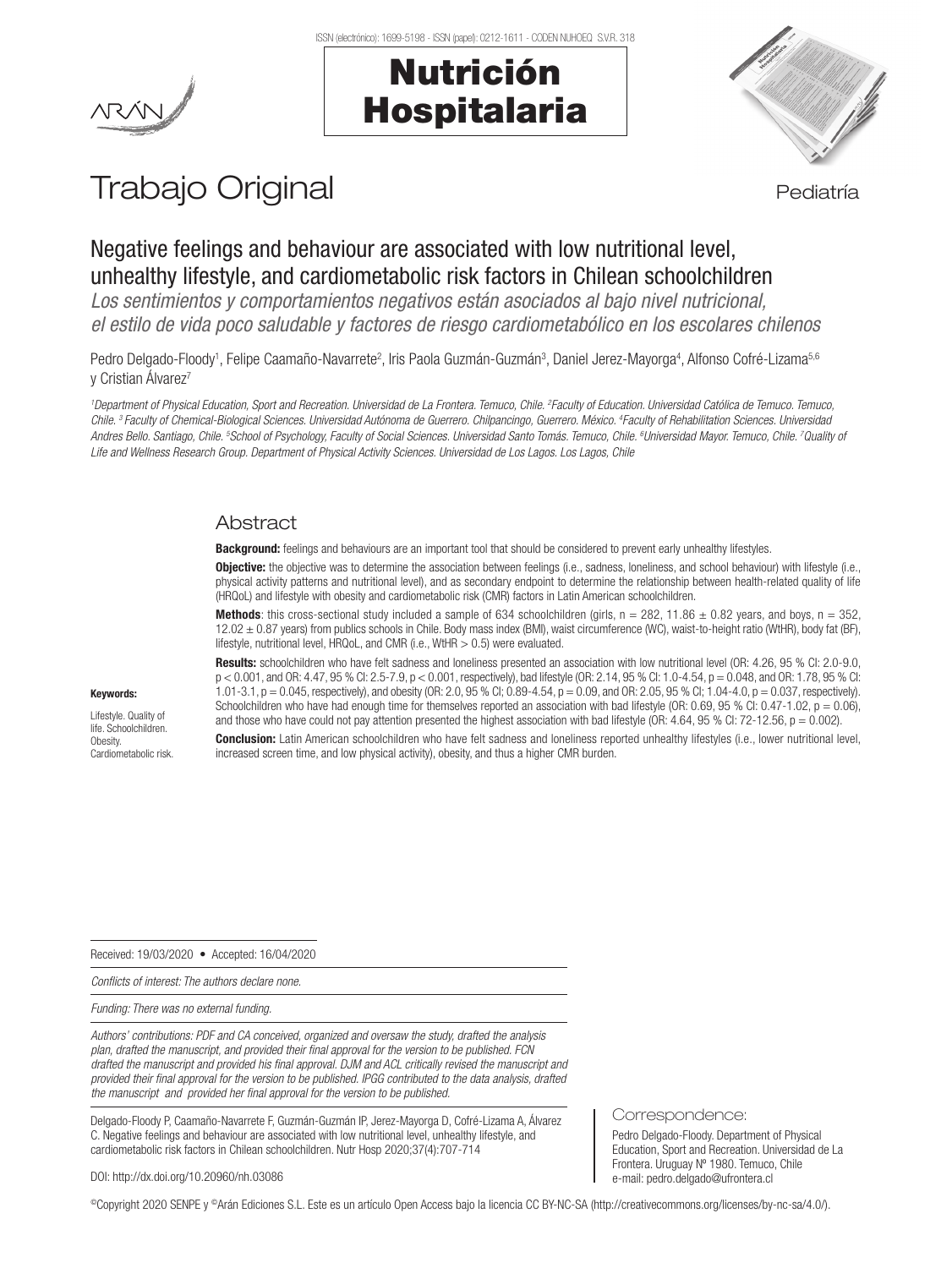#### Resumen

Antecedentes: los sentimientos y los comportamientos son una herramienta importante que se debe tener en cuenta para prevenir el estilo de vida poco saludable.

**Objetivo:** el objetivo fue determinar la asociación entre los sentimientos (es decir, tristeza, soledad y comportamiento escolar) con el estilo de vida (es decir, los patrones de actividad física y el nivel nutricional), y el segundo objetivo fue determinar la relación entre la calidad de vida relacionada con la salud (CVRS) y el estilo de vida con la obesidad y los factores de riesgo cardiometabólico (CMR) en escolares latinoamericanos.

Métodos: este estudio transversal incluyó una muestra de 634 escolares (niñas, n = 282, 11,86  $\pm$  0,82 años y niños, n = 352, 12,02  $\pm$  0,87 años) de escuelas públicas de Chile. Se evaluaron el índice de masa corporal (IMC), la circunferencia de la cintura (CC), la relación cintura-estatura (RCE), la grasa corporal (GC), el estilo de vida, el nivel nutricional, la CVRS y el CMR (es decir, RCE > 0,5).

Resultados: los escolares que han sentido tristeza y soledad presentaron asociación con un bajo nivel nutricional (OR: 4,26, IC 95 %: 2,0-9,0, p < 0,001, y OR: 4,47, IC 95 %: 2,5-7,9, p < 0,001, respectivamente), un mal estilo de vida (OR: 2,14, IC 95 %: 1,0-4,54, p = 0,048 y OR: 1,78, IC 95 %: 1,01-3,1, p = 0,045, respectivamente) y obesidad (OR: 2,0, IC 95 %: 0,89-4,54, p = 0,09 y OR: 2,05, IC 95 %: 1,04-4,0, p = 0,037, respectivamente). Los escolares que han tenido suficiente tiempo para sí mismos informaron la asociación con un mal estilo de vida (OR: 0,69; IC del 95 %: 0,47-1,02, p = 0,06), y los que no han podido prestar atención en la escuela presentaron una mayor asociación con un estilo de vida malo (OR: 4.64, IC 95 %: 72-12,56, p = 0,002).

Conclusión: en conclusión, los escolares latinoamericanos que han sentido tristeza y soledad reportaron un estilo de vida poco saludable (es decir, un nivel nutricional más bajo, más tiempo frente a la pantalla y poca actividad física), obesidad y, por lo tanto, mayor CMR.

### **INTRODUCTION**

Palabras clave: Estilo de vida. Calidad de vida. Niños de escuela. Obesidad. Riesgo cardiometabólico.

The prevalence of obesity in children has increased all over the world (1,2), and has been declared a global public health problem (3). In fact, South American countries have shown greater increases in the prevalence of obesity in girls and boys (4). Preventing early obesity is one of the major concerns in the last years due to its association with cardiometabolic risk (CMR) factors (5) and various negative psychological factors (6). Many factors influence the development of obesity in schoolchildren, some of which are changes in lifestyle (i.e., physical activity (PA) patterns, sedentary behaviours, and nutritional level) (7). In this sense, a healthy lifestyle (8), including daily PA patterns, low screen time (ST) per day, and healthy food habits (i.e., the inclusion of daily water, fibres, fruits, and vegetables) are key targets for the prevention of CMR in children (9).

On the other hand, a good lifestyle is a modifiable factor that is inversely associated with obesity and CMR (10). The relevance of this is that, if carried on since childhood, it may influence the adoption of an active lifestyle (11), and prevent CMR (12); therefore, the study of the factors that influence lifestyle in children is a priority and needs to be carried out in depth. In this respect, some emotional states in children affect their lifestyle, as PA patterns and foods habits (13). Likewise, emotions such as loneliness, sadness, and social isolation are increasingly being acknowledged as risk factors for physical and mental health problems (14), and have been associated with unhealthy lifestyles in older and younger individuals (15), illustrating the importance of considering emotions as lifestyle factors. However, the relationship between different aspects, such as perceived health-related quality of life (HRQoL) and emotions (i.e., sadness and loneliness) with lifestyle (i.e., PA, ST, and nutritional level), remains unclear in children and needs to be studied deeply, since they are variables that are associated with obesity and CMR. Therefore, the objective of the present study was to determine the association between feelings and lifestyle (i.e., PA patterns and nutritional level) and, as

secondary objective, to determine the association of HRQoL and lifestyle with obesity and CMR in Latin American schoolchildren.

#### MATERIAL AND METHODS

This cross-sectional study included a sample of 634 schoolchildren (girls ( $n = 282$ ), 11.8  $\pm$  0.8 years, boys ( $n = 352$ ), 12.0  $\pm$  0.8 years)) from primary public schools in Chile. Parents and guardians signed written consent forms for participation, and all schoolchildren gave their written assent on the day measurements were made.

Inclusion criteria were as follows; a) registered in the study educational centres; b) attends classes regularly, and c) age between 10 and 13 years. Exclusion criteria included: a) presence of musculoskeletal disorders; b) diagnosis of intellectual disabilities; c) any other known medical condition that might impact the participant's health status and PA levels; d) did not complete all the planned measurements of the study; and e) absent on the day of the evaluation. The present study was carried out in accordance with the Declaration of Helsinki (2013), and was approved by the Local Ethics Committee (DFP16-0013. Project).

#### HEALTH RELATED TO QUALITY OF LIFE

The KIDSCREEN-10 was used to measure HRQoL and different feelings and behaviours (i.e., sadness, loneliness, and school behaviour). The questionnaire is a validated and widely used assessment tool, developed for monitoring overall HRQoL in children and adolescents (8 to 18 years of age). The KIDSCREEN-10 has 10 items, each answered on a five-point Likert scale indicating the frequency of a specific behaviour or feeling  $(1 = new$ er;  $2 =$  almost never;  $3 =$  sometimes;  $4 =$  almost always; and  $5 =$  always) or the intensity of an attitude (1 = not at all; 2 = slightly;  $3 =$  moderately;  $4 =$  very much; and  $5 =$  extremely). The responses to items 3 and 4 (negatively formulated) were recoded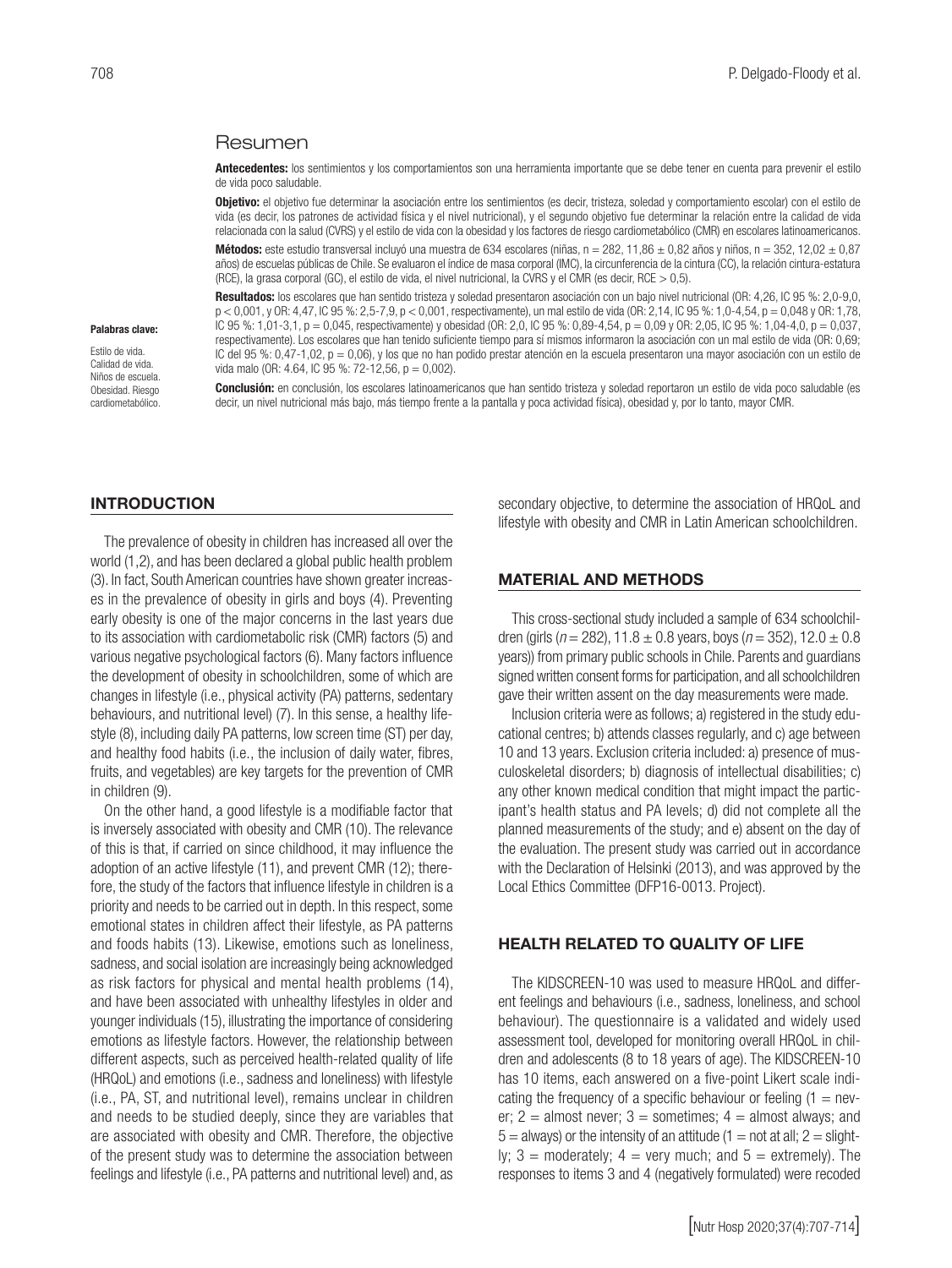to have scorings from 1 to 5; the raw scores were used for different analyses. Higher values indicated a higher HRQoL (16) .

## THE CHILDREN'S FOOD HABITS

The children's food habits were assessed with the Krece Plus test (17), which is a tool to assess eating patterns and their relationship with nutritional status based on the Mediterranean diet. The form assesses a set of items concerning the diet being consumed. Each item has a score of  $+1$  or  $-1$ , depending on whether it approximates the ideal of the Mediterranean diet. Total points are summed, and according to the score obtained the nutritional status is classified as follows: 1) Less than or equal to 5: low. 2) From 6 to 8: moderate; 3) Greater than or equal to 9: high.

## SCREEN TIME AND PHYSICAL ACTIVITY AFTER SCHOOL

Lifestyle was evaluated with the Krece Plus test (17). The Krece Plus is a quick questionnaire that classifies lifestyle based on the daily average of hours spent watching television or playing video games as screen time, and the hours of PA after school per week. The classification is made according to the number of hours used for each item. The total points are then added, and the person is classified as having a good lifestyle (men:  $\geq 9$ , women  $\geq 8$ ), regular lifestyle (men:  $6-8$ : women:  $5-7$ ), or bad lifestyle (men:  $\leq 5$ and women:  $\leq 4$ ) according to the lifestyle score.

## ANTHROPOMETRIC ASSESSMENT

The participants' body mass (kg) was measured using a TANITA scale (model Scale Plus UM – 028, Tokyo, Japan); measurements were performed in light clothing, without shoes. Height (m) was estimated with a SECA™ stadiometer (model 214, Hamburg, Germany) graduated in mm. The body mass index (BMI), calculated as the body weight divided by the square of the height in metres (kg/ m<sup>2</sup>), was used to estimate the degree of obesity. BMI is shown in the growth table of the Centers for Disease Control and Prevention, Overweight and Obesity (CDC), verifying the corresponding age and the sex-related percentile. Child obesity was defined as a BMI equal to or greater than percentile  $95<sup>th</sup>$  and overweight as a BMI equal to or greater than percentile  $85<sup>th</sup>$  among children of the same age and sex (18,19). Waist circumference (WC) was measured using a similar SECATM stadiometer (model 214, Hamburg, Germany) equipment at the anatomic point of the umbilical scar (20).

#### CARDIOMETABOLIC RISK FACTORS

CMR was evaluated using the waist-to-height ratio (WtHR). The WtHR was calculated by dividing WC by height, with values  $\geq 0.5$ representing CMR according to international standards (21).

#### STATISTICAL ANALYSIS

The statistical analysis was performed using the Stata package, version 13.0 (Stata Corp, College Station, TX, USA). Continuous variables were expressed as median and percentile (5<sup>th</sup>-95<sup>th</sup>). Differences between sexes were determined using the Mann-Whitney test. Qualitative variables were expressed as proportions and compared between groups with the chi-squared test. To determine the association between feelings, lifestyle, and CMR an odds ratio (OR; with 95 % CI) was used. Besides, an interaction model was assessed between low nutritional level combined with bad lifestyle and CMR.

#### RESULTS

The characteristics of the study sample are shown in table I. According to weight status 25.2 % had overweight and 22.4 % had obesity. Likewise, 32.2 % reported CMR (WtHR  $\geq$  0.5). The nutritional level was mostly moderate (47.0 %). Boys reported a higher proportion of bad lifestyle when compared to girls (boys: 65.34 % vs girls: 53.9 %).

The items in the KIDSCREEN 10 questionnaire and risk categories for nutritional level, bad lifestyle, obesity, and CMR are explored in table II. Likewise, items that exhibited significant associations are shown. The schoolchildren that had felt sad (Q: Have you felt sad?) presented an association with low nutritional level (OR: 4.26, 95 % CI: 2.0-9.0, p < 0.001), bad lifestyle (OR: 2.14, 95 % CI: 1.0-4.54, p = 0.048) and obesity (OR: 2.0, 95 % CI: 0.89-4.54,  $p = 0.09$ ). Moreover, schoolchildren that had felt lonely (Q: Have you felt lonely?) reported an association with low nutritional level (OR: 4.47, 95 % CI: 2.5-7.9), p < 0.001), bad lifestyle (OR: 1.78, 95 % CI: 1.01- 3.1, p = 0.045), and obesity (OR: 2.05, 95 % CI; 1.04-4.0,  $p = 0.037$ ). The schoolchildren that had had enough time for themselves (Q: Have you had enough time for yourself?) reported the highest association with bad lifestyle (OR: 0.69, 95 % CI:  $0.47 - 1.02$ ,  $p = 0.06$ ), obesity (OR: 0.36, 95 % IC: 0.22-0.58, p < 0.001) and CMR (OR: 0.50, 95 % CI: 0.38-0.83,  $p = 0.005$ ). In relation to the question "Have you been able to pay attention?", the schoolchildren that answered seldom-never presented the highest association with bad lifestyle (OR: 4.64, 95 % CI: 72-12.56,  $p = 0.002$ ).

The distribution of the weight status category was evaluated in relation to nutritional level and lifestyle. A greater distribution of overweight, obesity and CMR (WtHR  $\geq$  0.5) was observed in schoolchildren with low nutritional level and bad lifestyle (Fig. 1A, Fig. 1B).

Table III shows the association of variables. A bad lifestyle had the highest association with CMR (OR: 8.08, 95 % CI: 2.43-26.8,  $p = 0.001$ ). Likewise, low nutritional level was associated with CMwR too (OR: 2.73, 95 % CI: 1.58-4.7, p < 0.001). An interaction model between low nutritional level and bad lifestyle was carried assessed; this model showed an association with CMR (OR: 2.6, 95 % CI: 1.76-3.84, p < 0.001).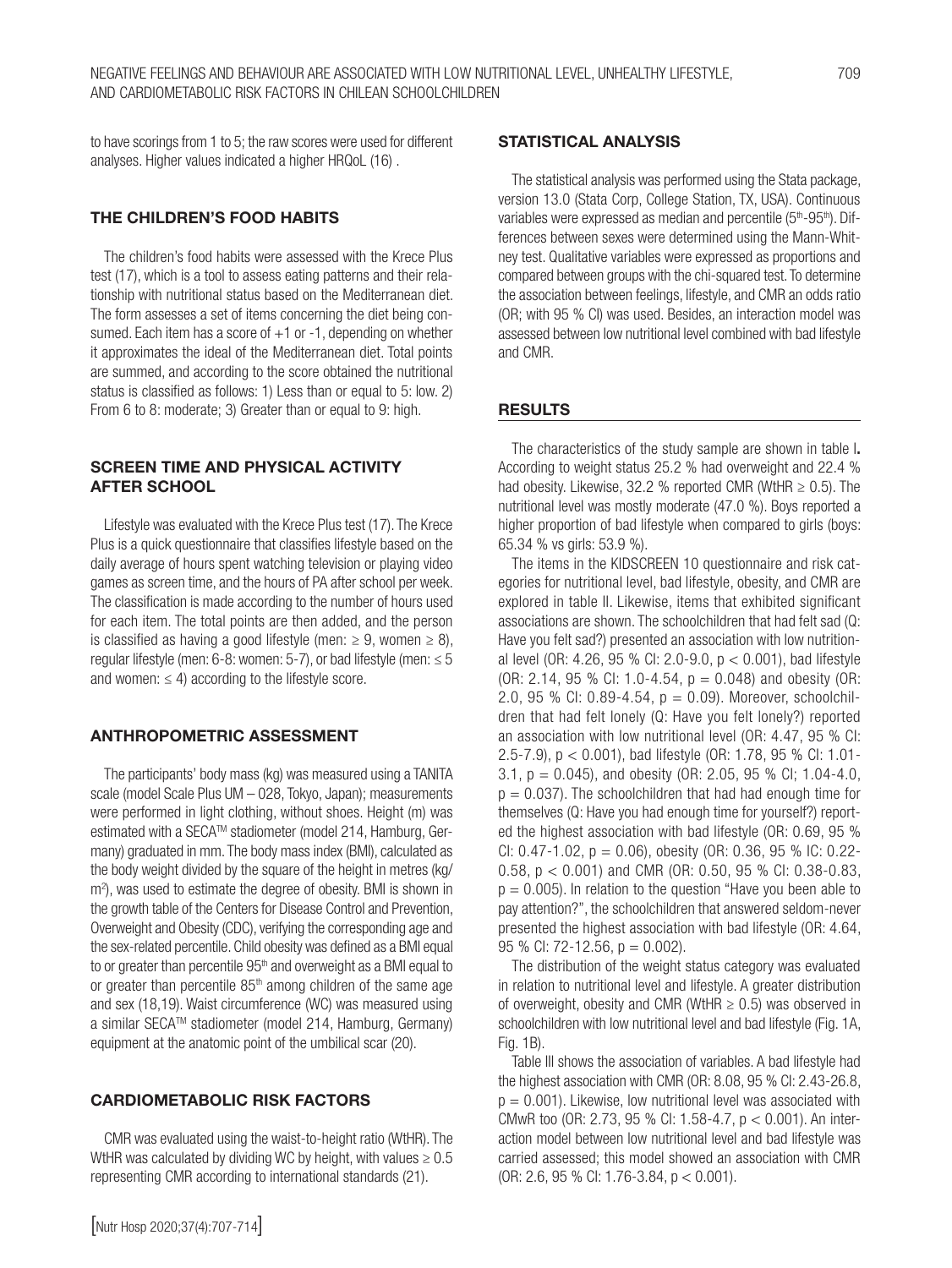| Table I. Characteristics of the study sample regarding anthropometric parameters, |  |  |  |  |
|-----------------------------------------------------------------------------------|--|--|--|--|
| lifestyle, and HRQoL                                                              |  |  |  |  |

|                                | <b>Total</b><br>$(n = 634)$ | <b>Girls</b><br>$(n = 282, 44.5%)$ | <b>Boys</b><br>$(n = 352, 55.5%)$ | p-value     |  |  |
|--------------------------------|-----------------------------|------------------------------------|-----------------------------------|-------------|--|--|
| Age (years)                    | $12(11-13)$                 | $12(11-13)$                        | $12(11-13)$                       | $p = 0.093$ |  |  |
| Anthropometrics                |                             |                                    |                                   |             |  |  |
| Weight (kg)                    | 50.9 (33-78)                | 50.9 (33-72)                       | 50.9 (33.5-84)                    | $p = 0.938$ |  |  |
| BMI (kg/m <sup>2</sup> )       | 20.9 (15.6-30.1)            | 21.26 (16-30.2)                    | 20.6 (15.3-29.76)                 | $p = 0.247$ |  |  |
| Normal                         | 332 (52.37 %)               | 148 (52.48 %)                      | 184 (52.27 %)                     | $p = 0.371$ |  |  |
| Overweight                     | 160 (25.24 %)               | 77 (27.31 %)                       | 83 (23.58 %)                      |             |  |  |
| Obesity                        | 142 (22.40 %)               | 57 (20.21 %)                       | 85 (24.15 %)                      |             |  |  |
| WC (cm)                        | 72 (59-98)                  | 71.5 (59-95)                       | 72 (58-100)                       | $p = 0.187$ |  |  |
| WtHR (WC/size)                 | $0.47(0.38-0.60)$           | $0.46(0.39 - 0.61)$                | $0.47(0.38-0.60)$                 | $p = 0.944$ |  |  |
| No risk (WtHR $<$ 05)          | 430 (67.82 %)               | 198 (70.21 %)                      | 232 (65.90 %)                     | $p = 0.244$ |  |  |
| Risk (WtHR $\geq$ 05)          | 204 (32.18 %)               | 84 (29.79 %)                       | 120 (34.1 %0)                     |             |  |  |
| Body fat (%)                   | 23.8 (12.8-36.2)            | 24.2 (14.3-35.8)                   | 23.75 (12-37.4)                   | $p = 0.115$ |  |  |
| Children's foods habits        |                             |                                    |                                   |             |  |  |
| Food habits (score)            | $6(2-9)$                    | $6(2-9)$                           | $6(2-9)$                          | $p = 0.226$ |  |  |
| High quality                   | 111 (17.51 %)               | 45 (15.96 %)                       | 66 (18.75 %)                      | $p = 0.336$ |  |  |
| Moderate quality               | 301 (47.48 %)               | 130 (46.1 %)                       | 171 (48.58 %)                     |             |  |  |
| Low quality                    | 222 (35.02 %)               | 107 (37.94 %)                      | 115 (35.67 %)                     |             |  |  |
| Lifestyle                      |                             |                                    |                                   |             |  |  |
| Screen time (h/day)            | $3(1-5)$                    | $3(1-5)$                           | $3(1-5)$                          | $p = 0.308$ |  |  |
| PA after school (h/week)       | $3(0-5)$                    | $3(0-5)$                           | $3(0-5)$                          | $p = 0.059$ |  |  |
| Lifestyle (ST-PA score)        | $4(1-9)$                    | $4(1-9)$                           | $4(1-8)$                          | $p = 0.088$ |  |  |
| Good                           | 38 (5.99 %)                 | 22 (7.80 %)                        | 16 (4.55 %)                       | p < 0.001   |  |  |
| Regular                        | 214 (33.75 %)               | 108 (38.30 %)                      | 106 (30.11 %)                     |             |  |  |
| Bad                            | 382 (60.25 %)               | 152 (53.90 %)                      | 230 (65.34 %)                     |             |  |  |
| Health-related quality of life |                             |                                    |                                   |             |  |  |
| HRQoL (raw score)              | 38 (29-44)                  | 38 (29-44)                         | 38 (29-44)                        | $p = 0.554$ |  |  |

The values shown are median (percentile 5-95), p-value, number (proportions) and Chi<sup>2</sup>. BMI: body max index; WC: waist circumference; WtHR: waist-to-height ratio; *BF: body fat; PA: physical activity; HRQoL: health-related quality of life.*

#### **DISCUSSION**

The objective of the present study was to determine the association between feelings and lifestyle (i.e., PA patterns and nutritional level); a secondary objective was to determine the relationship of HRQoL and lifestyle with obesity and CMR in Latin American schoolchildren. The main findings were: a) a negative self-perception (i.e., sadness and loneliness) was associated when schoolchildren were classified in the bad lifestyle, low nutritional level, and obesitycategories; b) ST had the highest association with CMR; c) the interaction between low nutritional level and bad lifestyle showed a high and significant association with CMR. The evidence reports the importance of a healthy combination of lifestyle behaviours in childhood, including low ST, good PA patterns (i.e.*,* daily PA) and healthy eating pattern (i.e.*,* inclusion of vegetables and fruits) (7), whereas the results of the present study reported that perceptions of HRQoL as sadness and loneliness are associated with these behaviours.

In relation to HRQoL, the schoolchildren who expressed having felt sadness and loneliness reported an ssociation with unhealthy lifestyles. In this line, children appeared to engage in emotional eating (i.e., eating in response to negative and positive emotion). In this sense, a study showed that children's snack food consumption varied across emotional valences, revealing how happiness and sadness can shape children's eating patterns (22). Likewise, an investigation that examined the associations among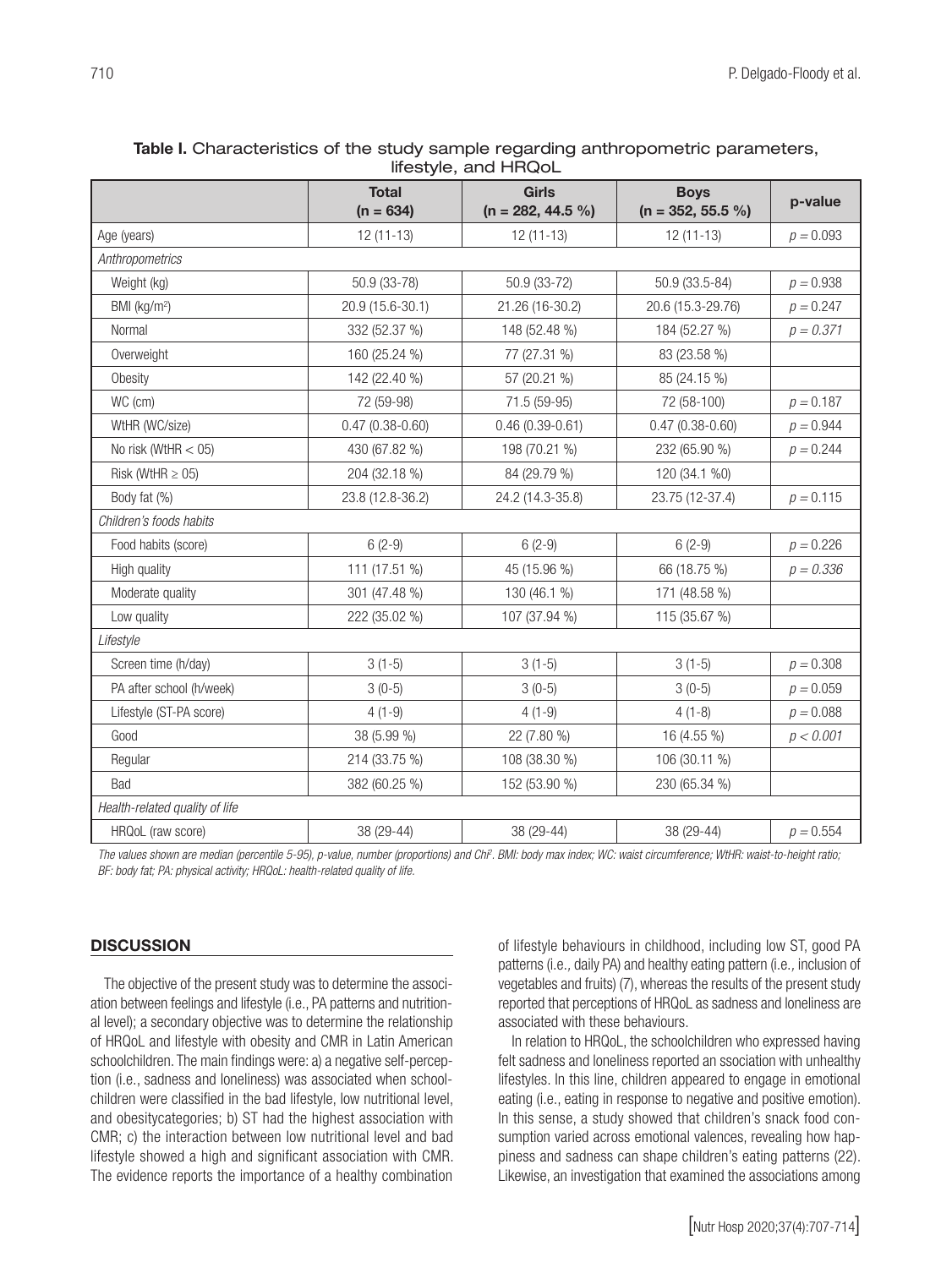|                                        | Low nutritional<br>level         | <b>Bad lifestyle</b>                | <b>Obesity</b>                      | <b>CMR</b>                        |  |  |
|----------------------------------------|----------------------------------|-------------------------------------|-------------------------------------|-----------------------------------|--|--|
| Have you felt sad?                     |                                  |                                     |                                     |                                   |  |  |
| Never                                  | 1.0                              | 1.0                                 | 1.0                                 | 1.0                               |  |  |
| Seldom                                 | <b>NS</b>                        | <b>NS</b>                           | <b>NS</b>                           | <b>NS</b>                         |  |  |
| Quite often                            | <b>NS</b>                        | <b>NS</b>                           | $0.32(0.16 - 0.64),$<br>$p = 0.001$ | <b>NS</b>                         |  |  |
| Very often-always                      | $4.26$ (2.0-9.0),<br>p < 0.001   | $2.14(1.0-4.54),$<br>$p = 0.048$    | 2.00 (0.89-4.54),<br>$p = 0.09$     | <b>NS</b>                         |  |  |
| Have you felt lonely?                  |                                  |                                     |                                     |                                   |  |  |
| Never                                  | 1.0                              | 1.0                                 | 1.0                                 | 1.0                               |  |  |
| Seldom                                 | <b>NS</b>                        | $1.52(1.0-2.3),$<br>$p = 0.045$     | <b>NS</b>                           | <b>NS</b>                         |  |  |
| Quite often                            | <b>NS</b>                        | <b>NS</b>                           | <b>NS</b>                           | <b>NS</b>                         |  |  |
| Very often-always                      | $4.47$ (2.5-7.9),<br>p < 0.001   | $1.78(1.01-3.1),$<br>$p = 0.045$    | $2.05(1.04-4.0),$<br>$p = 0.037$    | <b>NS</b>                         |  |  |
| Have you had enough time for yourself? |                                  |                                     |                                     |                                   |  |  |
| Always                                 | 1.0                              | 1.0                                 | 1.0                                 | 1.0                               |  |  |
| Very often                             | <b>NS</b>                        | $0.69(0.47 - 1.02),$<br>$p = 0.006$ | $0.36(0.22 - 0.58),$<br>p < 0.001   | $0.50(0.38-0.83),$<br>$p = 0.005$ |  |  |
| Quite often                            | 2.37 (1.41-3.65),<br>$p = 0.001$ | <b>NS</b>                           | <b>NS</b>                           | <b>NS</b>                         |  |  |
| Seldom-never                           | <b>NS</b>                        | <b>NS</b>                           | <b>NS</b>                           | <b>NS</b>                         |  |  |
| Have you been able to pay attention?   |                                  |                                     |                                     |                                   |  |  |
| Always                                 | 1.0                              | 1.0                                 | 1.0                                 | 1.0                               |  |  |
| Very often                             | <b>NS</b>                        | $2.84(1.8-4.46),$<br>p < 0.001      | <b>NS</b>                           | <b>NS</b>                         |  |  |
| Quite often                            | <b>NS</b>                        | <b>NS</b>                           | <b>NS</b>                           | <b>NS</b>                         |  |  |
| Seldom-never                           | <b>NS</b>                        | 4.64 (1.72-12.56),<br>$p = 0.002$   | <b>NS</b>                           | <b>NS</b>                         |  |  |

Table II. Association between perceived HRQoL (KIDSCREEN-10 items) and low nutritional level, bad lifestyle, obesity, and abdominal obesity

*The data shown represent OR (95 % CI), p-value. p < 0.05 was considered statistically significant. Adjusted for age and sex. NS: not significant.*

self-reported loss-of-control eating, emotion dysregulation, body mass, and objective energy intake among the youth, reported that emotion dysregulation may play a role in energy intake and obesity (23), and negative emotions pose a major threat to public health by increasing the risk of obesity (24). In the same way, in children stress stimulated eating in the absence of hunger, which could facilitate overweight (13). However, a study reported that emotional problems and school attendance did not show any significant correlation with BMI (25), results that differ from those of the present study.

On the other hand, schoolchildren that reported having enough time for themselves exhibited an association with bad lifestyle (i.e., high ST and low PA) and low nutritional level (i.e., Mediterranean

diet adherence). These points are very important as parents are models of PA patterns and eating habits (i.e., lifestyle models) for children and need to be present in their lifestyle development and formation. In line with that, a study performed in children provided confirmation of the important influence that parents exert on their children's PA behavior (26). Furthermore, parents' encouragement and support can increase their children's PA (27). Likewise, a study showed that more active mothers have more active children, and the authors also concluded that family-based PA remains an important element of children's activity behavior regardless of age (28).

In line with that, the schoolchildren that said they had not been able to pay attention showed the highest association with bad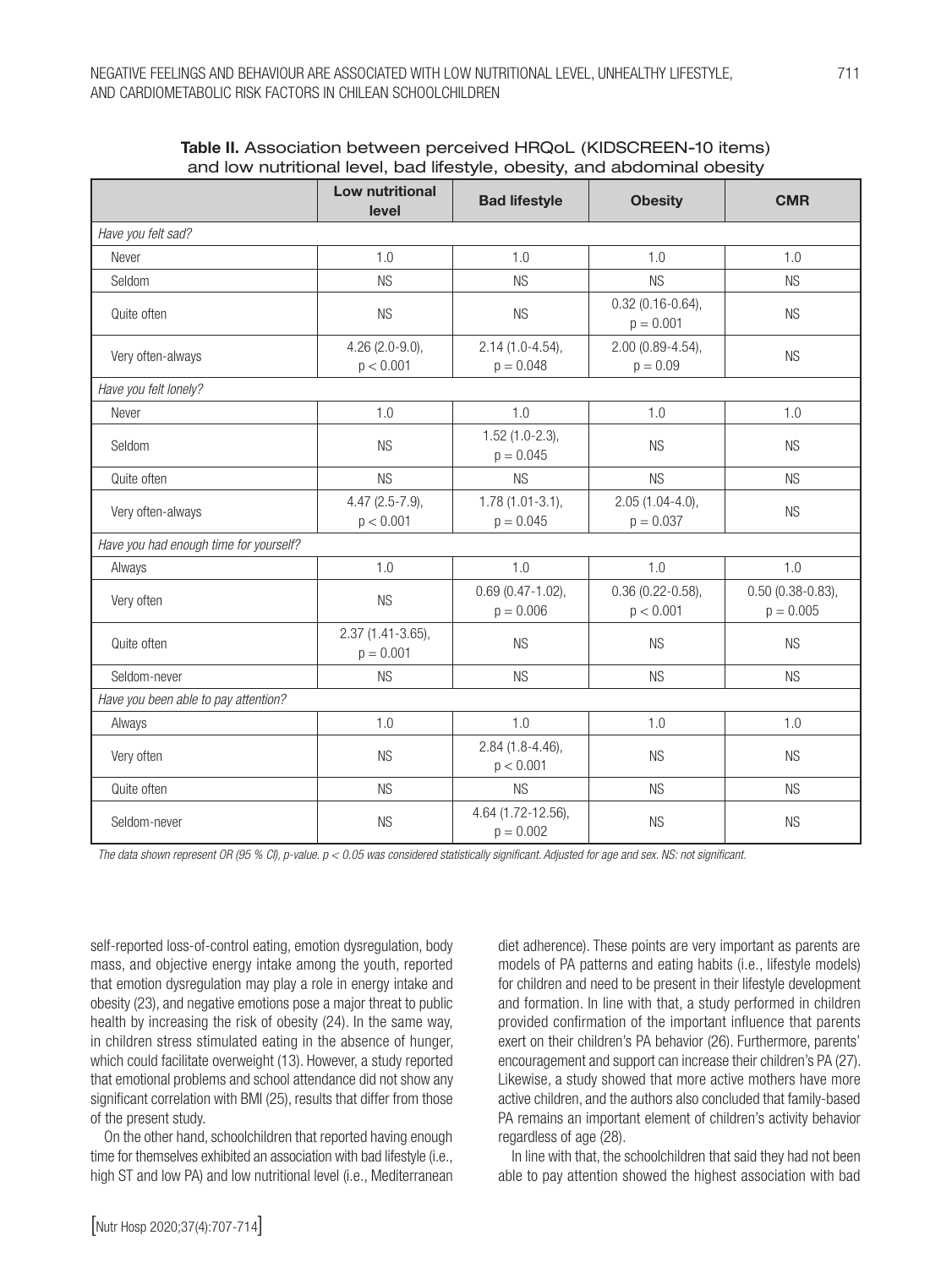

#### Figure 1.

A. Weight status according to nutritional level and lifestyle. B. Cardiometabolic risk factors (WtHR ≥ 0.5) according to nutritional level and lifestyle.

| wiin wixik                                               |                                                |  |  |  |
|----------------------------------------------------------|------------------------------------------------|--|--|--|
|                                                          | CMR (WtHR $\geq$ 0.5)<br>OR (CI 95 %), p-value |  |  |  |
| Nutritional level                                        |                                                |  |  |  |
| High                                                     | 1.0                                            |  |  |  |
| Medium                                                   | 1.76 (1.04-3.0), $p = 0.035$                   |  |  |  |
| Low                                                      | 2.73 (1.58-4.7), $p < 0.001$                   |  |  |  |
| Lifestyle                                                |                                                |  |  |  |
| Good                                                     | 1.0                                            |  |  |  |
| Regular                                                  | 3.16 (0.92-10.7), $p = 0.060$                  |  |  |  |
| Bad                                                      | $8.08$ (2.43-26.8). $p = 0.001$                |  |  |  |
| Interaction (low nutritional<br>$level + bad$ lifestyle) | 2.6 (1.76-3.84), $p < 0.001$                   |  |  |  |
| Screen time (h/day)                                      |                                                |  |  |  |
| 1                                                        | 1.0                                            |  |  |  |
| $\overline{2}$                                           | 2.27 (0.81-6.36), $p = 0.112$                  |  |  |  |
| 3                                                        | 3.33 (1.24-8.93), $p = 0.017$                  |  |  |  |
| 4                                                        | 4.46 (1.66-11.96), $p = 0.003$                 |  |  |  |
| 5                                                        | 5.33 (1.91-14.07), $p = 0.001$                 |  |  |  |

Table III. Association between lifestyle and nutritional level (interaction)  $\cdots$ 

*The data shown represent OR (95 % CI), p-value. p < 0.05 was considered*  statistically significant. Adjusted by age and sex. CMR: cardiometabolic risk.

lifestyle, that is, they had the highest ST and lowest PA after school. Evidence showed that PA has also been found to have positive effects on academic achievement and cognitive functioning (29). Along this line, a before-school PA intervention improved cognitive function (i.e., attention and memory) in Chilean schoolchildren (30). On the other hand, an investigation showed that the association between PA and cognitive function (i.e., working memory) was intensity-dependent as significant findings were only observed for vigorous PA (31). Likewise, other study showed that the components of executive function (i.e., inhibitory control, working memory, and cognitive flexibility) were more strongly related to physical fitness than to PA in males and females (32).

In schoolchildren ST ( $\geq$  2 h/day) was associated with CMR; likewise, 5 h/day of ST showed the highest association with CMR. Similar results have been reported, for example, by a study carried out in adolescents that found that participants with prolonged ST had the highest levels of glucose and non-HDL-C. The authors concluded that higher levels of PA appeared to be more important than low levels of ST for CMR (33). Likewise, another investigation reported that ST was positively associated with CMR in overweight/obese adolescents (34). In this line, a previous study found that students with high ST levels had significantly higher anthropometric parameters including BMI and WC; furthermore, the findings of this study showed that the joint association of high ST and low PA is directly associated with abdominal obesity and overweight (35). Nowadays, despite accumulating evidence linking ST with poorer health outcomes among children, this prevalence continues to increase (36); consistent with that, a study showed that children with over 3 hours of ST had higher fat mass and insulin resistance than peers with lower levels of ST (37).

In our sample schoolchildren with low nutritional level showed an association with obesity and CMR. Consistent with that, a study carried out in adolescents found that higher intakes of fruit and non-starchy vegetables, dairy products, and grains were independently associated with having fewer CMR factors; likewise, the authors concluded that healthy food consumption patterns during adolescence may prevent CMR (12). Likewise, an investigation performed in Chinese schoolchildren reported that several dietary factors, such as sugar consumption, were significantly correlated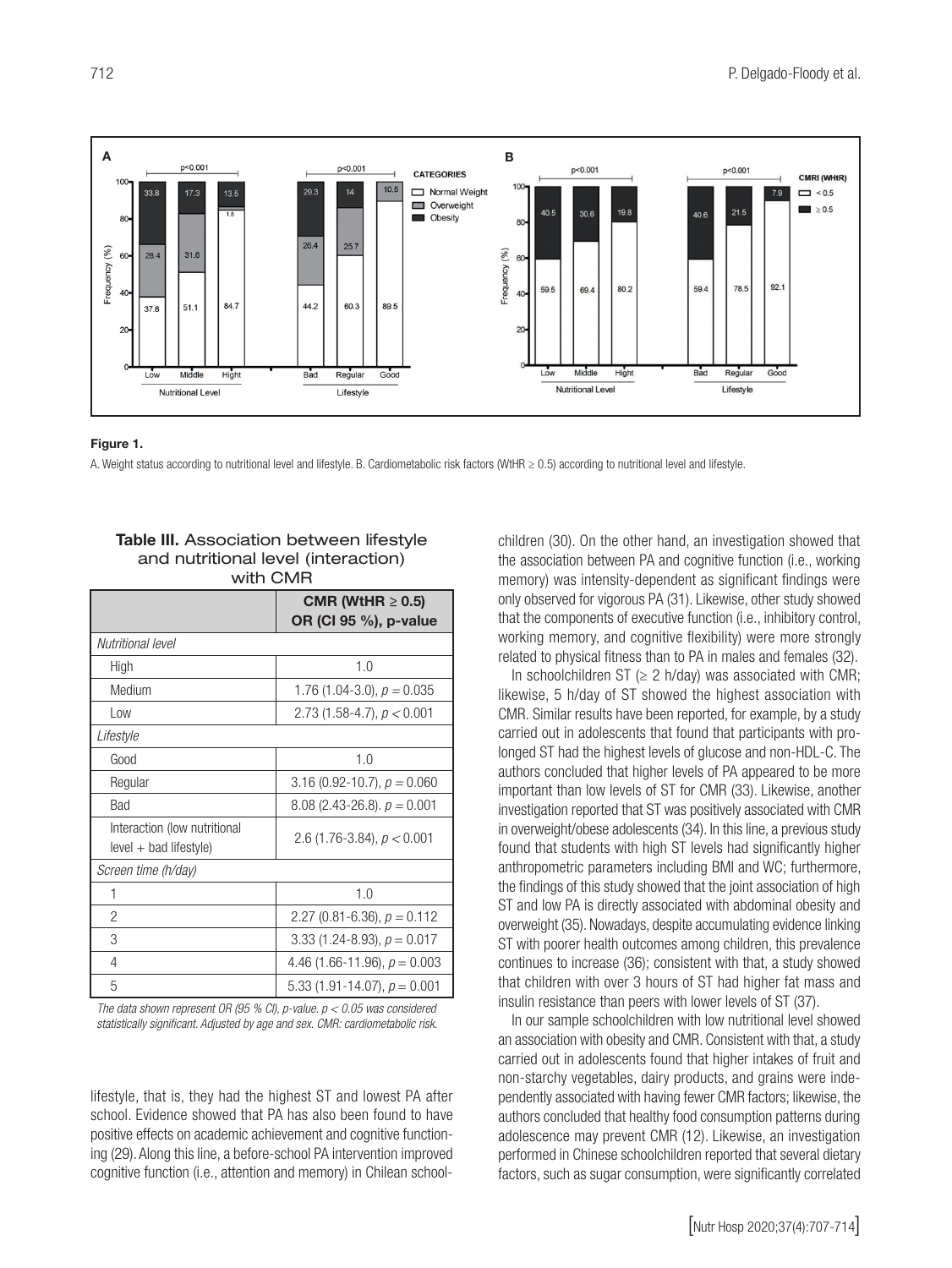with CMR (38). Along these lines, a previous study that included a prospective analysis with data from baseline and both 7- and 10-year follow-up reported that adherence at 7 years of age to a dietary pattern rich in energy-dense foods and processed meat, and low in vegetables, may increase several CMR factors at 10 years of age (39). Furthermore, an investigation that used longitudinal observations made over a period of 2 years among 448 students reported that a reduction in the consumption of total dietary fat and sodium may contribute to the prevention of excess body weight and hypertension in children and younger people (40).

### LIMITATIONS

This study has some limitations. Although we used standardized PA questionnaires, we did not use accelerometer devices, which would have provided the more precise quantification of PA and sedentary behavior as ST. The strengths of this study include that we examined several variables associated to CMR in children, as lifestyle and self-perception of HRQoL, that contribute to a better understanding of the serious problem of physical inactivity and childhood obesity.

### **CONCLUSION**

In conclusion, Latin American schoolchildren who had felt sadness and loneliness (i.e., negative feelings) reported unhealthy lifestyles (i.e., lower nutritional level, more ST exposure, and low PA), obesity, and thus a higher burden of CMR. Therefore, perceived HRQoL (i.e., feelings reported in KIDSCREEN-10) are an important tool that should be considered to prevent early unhealthy lifestyles and CMR in schoolchildren.

#### **REFERENCES**

- 1. Garrido-Miguel M, Cavero-Redondo I, Álvarez-Bueno C, Rodríguez-Artalejo F, Moreno LA, Ruiz JR, et al. Prevalence and Trends of Overweight and Obesity in European Children from 1999 to 2016: A Systematic Review and Meta-Analysis. JAMA Pediatr 2019:e192430. DOI: 10.1001/jamapediatrics.2019.2430
- 2. Skinner AC, Ravanbakht SN, Skelton JA, Perrin EM, Armstrong SC. Prevalence of obesity and severe obesity in US children, 1999–2016. Pediatrics 2018;141(3):e20173459. DOI: 10.1542/peds.2017-3459
- 3. Roth CL, Jain V. Rising obesity in children: a serious public health concern. Indian J Pediatr 2018;85(6):461-2. DOI: 10.1007/s12098-018-2639-7
- 4. Jaacks LM, Vandevijvere S, Pan A, McGowan CJ, Wallace C, Imamura F, et al. The obesity transition: stages of the global epidemic. The lancet Diabetes & endocrinology 2019;7(3):231-40. DOI: 10.1016/S2213-8587(19)30026-9
- 5. Delgado-Floody P, Caamaño-Navarrete F, Palomino-Devia C, Jerez- Mayorga D, Martínez-Salazar C. Relationship in obese Chilean schoolchildren between physical fitness, physical activity levels and cardiovascular risk factors. Nutr Hosp 2019;36(1):13-9.
- 6. Delgado-Floody P, Jerez-Mayorga D, Caamaño-Navarrete F, Carter-Thuillier B, Cofré Lizama A, Álvarez C. Psychological well-being related to screen time, physical activity after school, and weight status in Chilean schoolchildren. Nutr Hosp 2019;36(6):1254-60. DOI: 10.20960/nh.02751
- 7. Dumuid D, Olds T, Lewis LK, Martin-Fernandez JA, Katzmarzyk PT, Barreira T, et al. Health-Related Quality of Life and Lifestyle Behavior Clusters in School-Aged Children from 12 Countries. J Pediatr 2017;183:178-83 e2. DOI: 10.1016/j.jpeds.2016.12.048
- 8. Delgado-Floody P, Alvarez C, Caamaño-Navarrete F, Jerez-Mayorga D, Latorre-Román P. The influence of Mediterranean diet adherence, physical activity patterns and weight status on cardiovascular response to cardiorespiratory fitness test in Chilean schoolchildren. Nutrition 2020:110621. DOI: 10.1016/j.nut.2019.110621
- 9. Roberge JB, Van Hulst A, Barnett TA, Drapeau V, Benedetti A, Tremblay A, et al. Lifestyle Habits, Dietary Factors, and the Metabolically Unhealthy Obese Phenotype in Youth. J Pediatr 2019;204:46-52 e1. DOI: 10.1016/j. jpeds.2018.08.063
- 10. te Velde SJ, Van Nassau F, Uijtdewilligen L, Van Stralen MM, Cardon G, De Craemer M, et al. Energy balance-related behaviours associated with overweight and obesity in preschool children: a systematic review of prospective studies. Obesity reviews 2012;13:56-74. DOI: 10.1111/j.1467- 789X.2011.00960.x
- 11. Kelly RK, Thomson R, Smith KJ, Dwyer T, Venn A, Magnussen CG. Factors Affecting Tracking of Blood Pressure from Childhood to Adulthood: The Childhood Determinants of Adult Health Study. J Pediatr 2015;167(6):1422-8 e2. DOI: 10.1016/j.jpeds.2015.07.055
- 12. Moore LL, Singer MR, Bradlee ML, Daniels SR. Adolescent dietary intakes predict cardiometabolic risk clustering. Eur J Nutr 2016;55(2):461-8. DOI: 10.1007/s00394-015-0863-8
- 13. Michels N, Sioen I, Boone L, Braet C, Vanaelst B, Huybrechts I, et al. Longitudinal association between child stress and lifestyle. Health Psychol 2015;34(1):40. DOI: 10.1037/hea0000108
- 14. Alun J, Murphy B. Loneliness, social isolation and cardiovascular risk. British Journal of Cardiac Nursing 2019;14(10):1-8. DOI: 10.12968/bjca.2019.0093
- 15. Richard A, Rohrmann S, Vandeleur CL, Schmid M, Barth J, Eichholzer M. Loneliness is adversely associated with physical and mental health and lifestyle factors: Results from a Swiss national survey. PloS one 2017;12(7):e0181442. DOI: 10.1371/journal.pone.0181442
- 16. Ravens-Sieberer U, Erhart M, Rajmil L, Herdman M, Auquier P, Bruil J, et al. Reliability, construct and criterion validity of the KIDSCREEN-10 score: a short measure for children and adolescents' well-being and health-related quality of life. Qual Life Res 2010;19(10):1487-500. DOI: 10.1007/s11136-010-9706-5
- 17. Majem LS, Barba LR, Bartrina JA, Rodrigo CP, Santana PS, Quintana LP. Obesidad infantil y juvenil en España. Resultados del Estudio enKid (1998- 2000). Med Clin (Barc) 2003;121(19):725-32. DOI: 10.1016/S0025- 7753(03)74077-9
- 18. Karnik S, Kanekar A. Childhood obesity: a global public health crisis. Int J Prev Med 2012;3(1):1-7.
- 19. CDC. Centers for Disease Control and Prevention, Overweight and obesity; Defining overweight and obesity; 2010.
- Schröder H, Ribas L, Koebnick C, Funtikova A, Gomez SF, Fíto M, et al. Prevalence of abdominal obesity in Spanish children and adolescents. Do we need waist circumference measurements in pediatric practice? PLoS One 2014;9(1):e87549. DOI: 10.1371/journal.pone.0087549
- 21. Chung IH, Park S, Park MJ, Yoo E-G. Waist-to-height ratio as an index for cardiometabolic risk in adolescents: Results from the 1998-2008 KNHANES. Yonsei Med J 2016;57(3):658-63. DOI: 10.3349/ymj.2016.57.3.658
- 22. Tan CC, Holub SC. The effects of happiness and sadness on Children's snack consumption. Appetite 2018;123:169-74. DOI: 10.1016/j. appet.2017.12.021
- 23. Kelly NR, Tanofsky-Kraff M, Vannucci A, Ranzenhofer LM, Altschul AM, Schvey NA, et al. Emotion dysregulation and loss-of-control eating in children and adolescents. Health Psychol 2016;35(10):1110-9. DOI: 10.1037/ hea0000389
- 24. Aparicio E, Canals J, Arija V, De Henauw S, Michels N. The role of emotion regulation in childhood obesity: implications for prevention and treatment. Nutr Res Rev 2016;29(1):17-29. DOI: 10.1017/S0954422415000153
- 25. Al-Agha AE, Al-Ghamdi RA, Halabi SA. Correlation between obesity and emotional, social, and behavioral problems associated with physical limitation among children and adolescents in Western Saudi Arabia. Saudi Med J 2016;37(2):161-5. DOI: 10.15537/smj.2016.2.12953
- 26. Welk G, Wood K, Morss G. Parental influences on physical activity in children: An exploration of potential mechanisms. Pediatr Exerc Sci 2003;15(1):19-33.
- 27. Xu H, Wen LM, Rissel C. Associations of parental influences with physical activity and screen time among young children: a systematic review. J Obes 2015;2015:546925. DOI: 10.1155/2015/546925
- 28. Hesketh KR, Brage S, Cooper C, Godfrey KM, Harvey NC, Inskip HM, et al. The association between maternal-child physical activity levels at the transition to formal schooling: cross-sectional and prospective data from the Southampton Women's Survey. Int J Behav Nutr Phys Act 2019;16(1):23. DOI: 10.1186/ s12966-019-0782-9